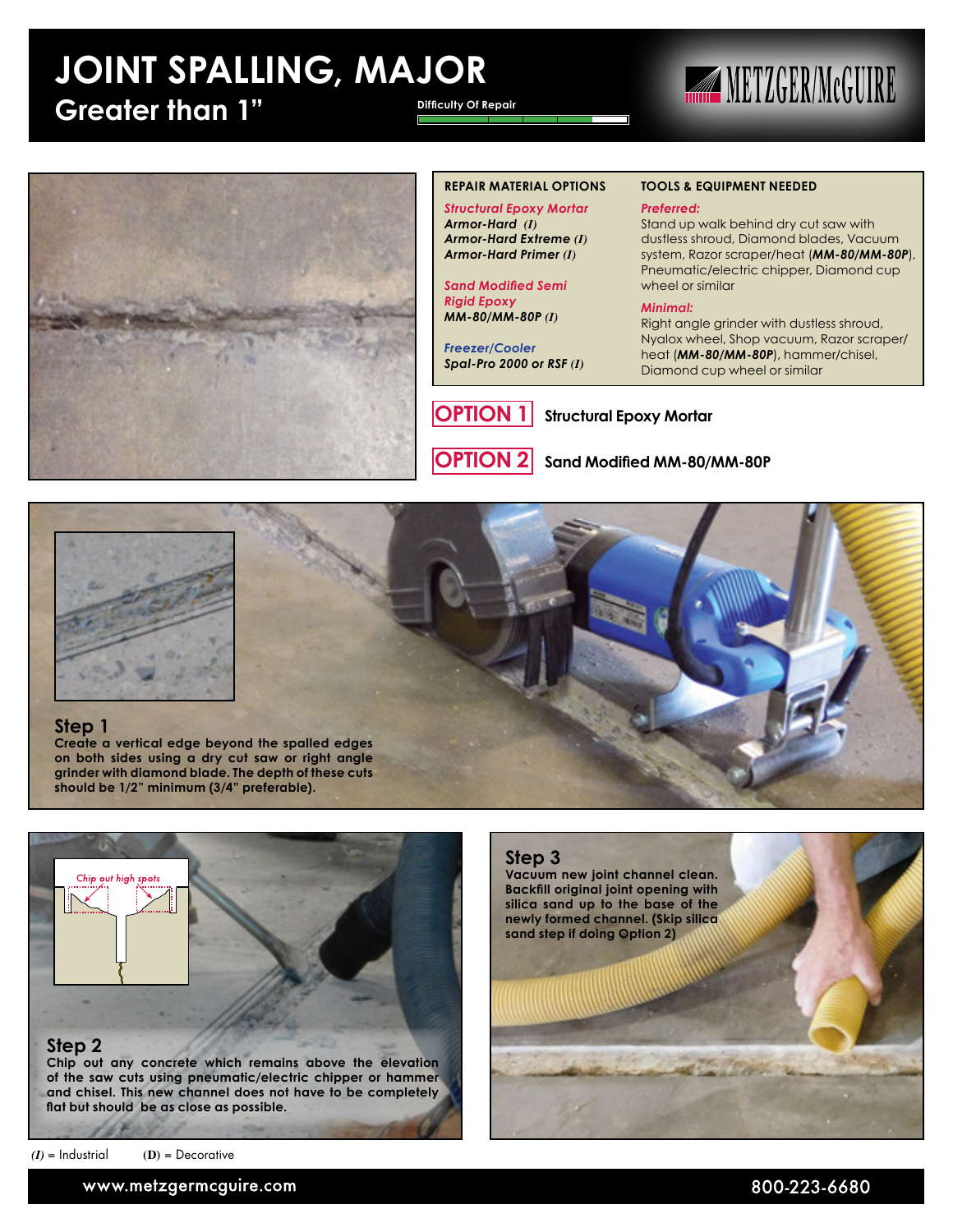### **JOINT SPALLING, MAJOR**

Greater than 1" *(Continued)* Difficulty Of Repair

## **METZGER/McGUIRE**



**Trowel** *Armor-Hard/Armor-Hard Extreme* **mortar smooth and only slightly higher than edges of the slab panels. Pending how dry of mix is used, priming repair area first with Armor-Hard Primer may be required.**





*Mortar Structural Semi Rigid Filler* **Step 7 Overfill newly formed joint with semirigid epoxy or polyurea joint filler. Allow to cure. Razor off excess filler flush with repair mortar.**

*(I)* = Industrial **(D)** = Decorative

www.metzgermcguire.com